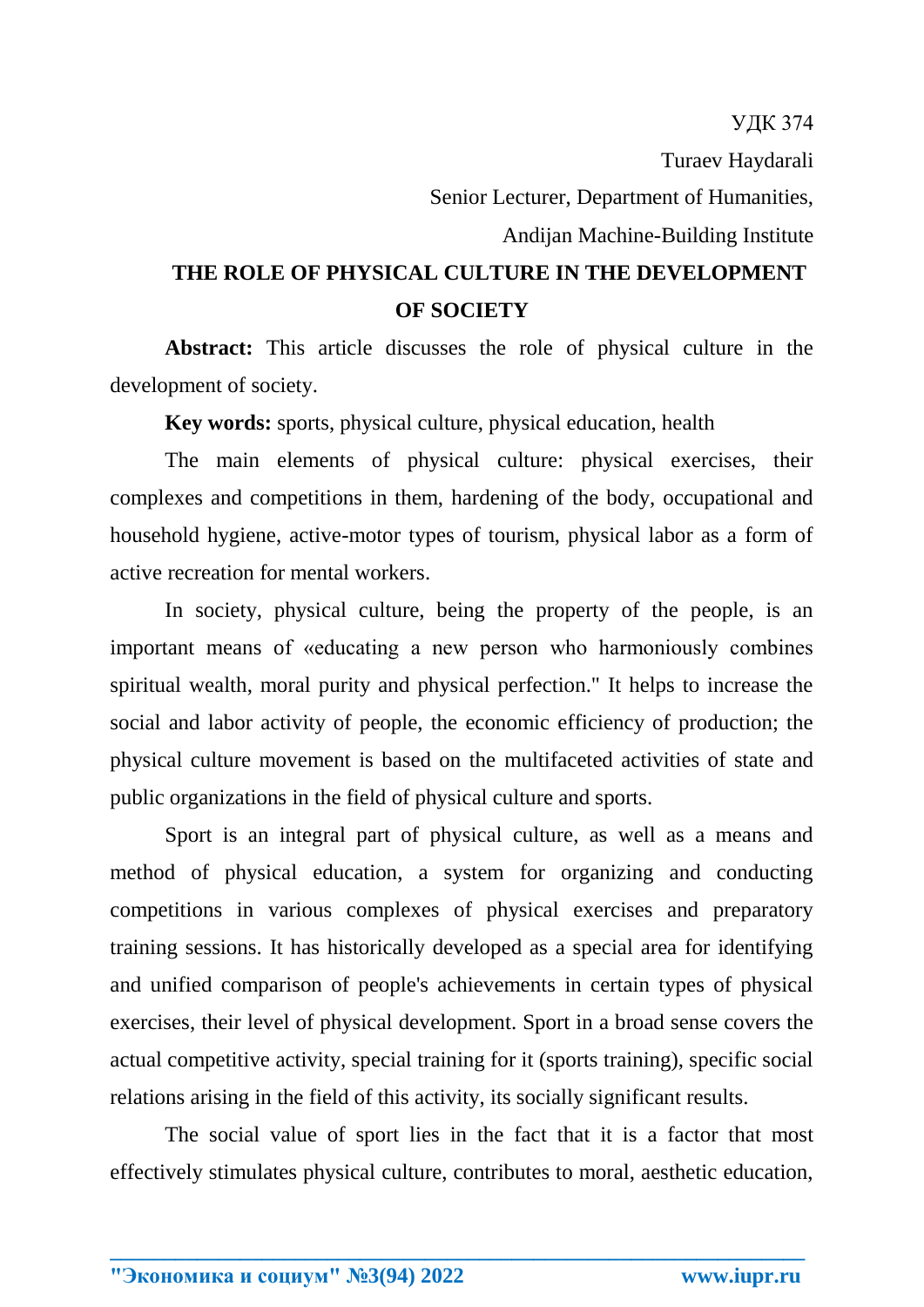and the satisfaction of spiritual needs. Various elements of human activity have historically entered the sphere of sports. Sports that have a centuries-old history have developed from original physical exercises, forms of labor and military activity used by a person for the purpose of physical education in ancient times running, jumping, throwing, lifting weights, rowing, swimming, etc .; part of modern sports was formed in the 19-20 centuries. on the basis of the sport itself and related areas of culture - games, sports and rhythmic gymnastics, modern pentathlon, figure skating, orienteering, sports tourism, etc.; technical sports based on the development of technology: auto, motorcycle, cycling, aviation sports, scuba diving, etc.

Physical education is an integral part of human life. It occupies a rather important place in the study and work of people. Physical exercise plays a significant role in the working capacity of members of society, which is why knowledge and skills in physical culture should be introduced in educational institutions of various levels in stages. A significant role in the upbringing and teaching of physical culture is also invested by higher educational institutions, where teaching should be based on clear methods, methods that together line up in a well-organized and well-established methodology for teaching and educating students.

The physical culture of the people is part of its history. Its formation, subsequent development is closely connected with the same historical factors that influence the formation and development of the country's economy, its statehood, political and spiritual life of society. Naturally, the concept of physical culture includes everything that is created by the mind, talent, needlework of the people, everything that expresses its spiritual essence, a view of the world, nature, human existence, human relations.

Sport is an organic part of physical culture and is a combination of material and spiritual values that are created and used by society for playing physical activity of people, aimed at intensive specialized training for the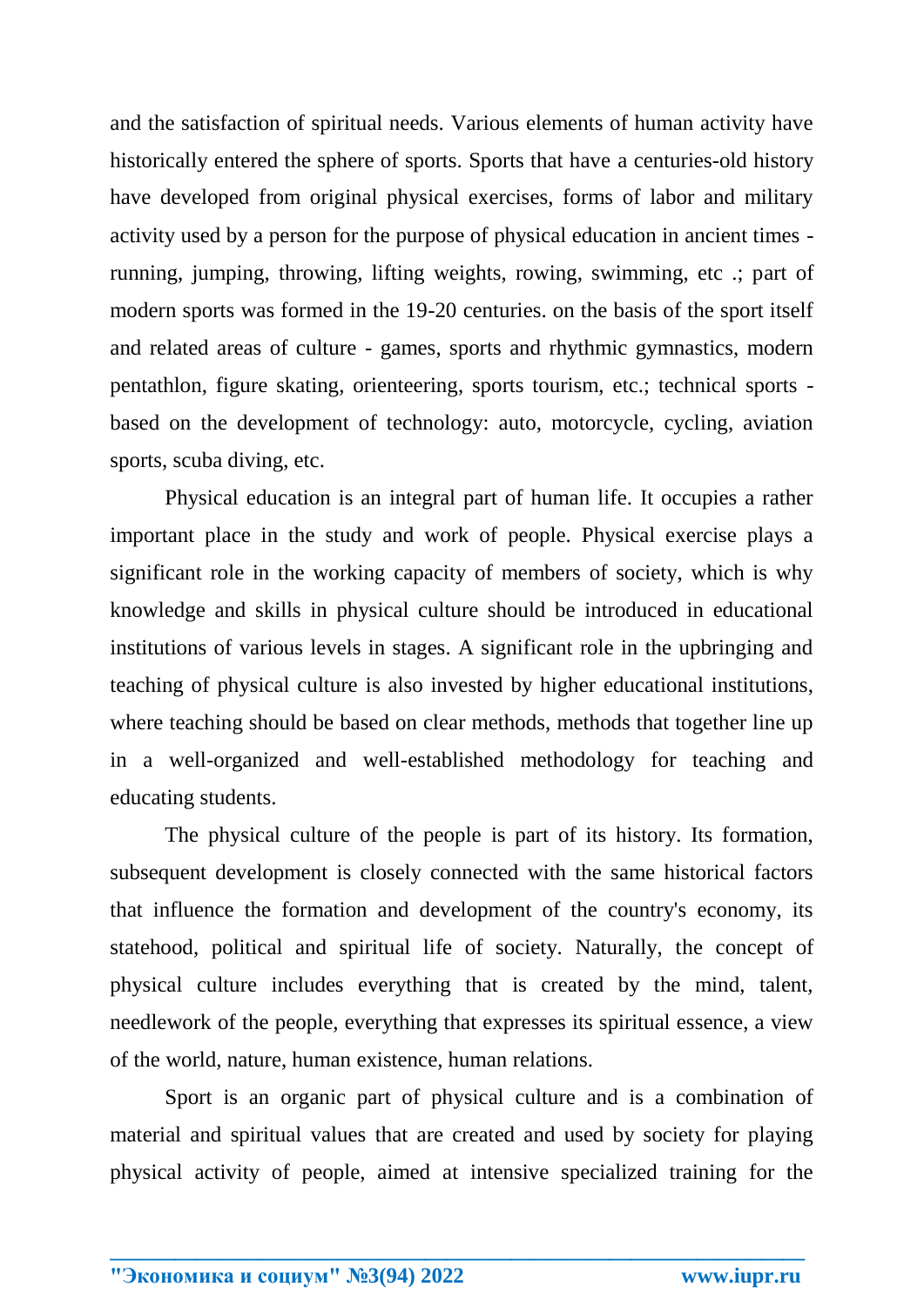subsequent maximum manifestation of abilities through competition in predetermined motor actions.

Consequently, sport is an activity that serves the interests of society, realizing educational, preparatory and communicative functions, but is not a permanent specialty (profession) of a person. The true nature and significance of physical culture in society, its advanced deep understanding can only be known taking into account the constant expansion of the view of the world, which is changing under the influence of the scientific and technological revolution and socio-economically.

Physical culture and sport is one of the most important factors in strengthening and maintaining health. Modern society is interested in preserving and improving the physical and mental health of a person, increasing his intellectual potential. This is especially important today, in the conditions of a sharp decrease in motor activity.

The understanding that the future of any country is determined by the health of members of society has led to an increase in the role of physical culture and sports in strengthening the state and society and the active use of physical culture and sports in maintaining and strengthening the health of the population.

that is why in recent years the place of sport in the system of values of modern culture has increased dramatically. The number of mass sports competitions for children and youth has increased, both in the regions and at the federal level. Favorable conditions are being created for the improvement of people's health in labor collectives, in educational institutions, courtyards and microdistricts, and recreation places are being equipped with sports facilities. Significant progress has been made in the development of physical culture and sports work among the disabled.

Russian sport as a field of activity, a way of life is at the stage of transformation. Some sports are popular and developed, while others disappear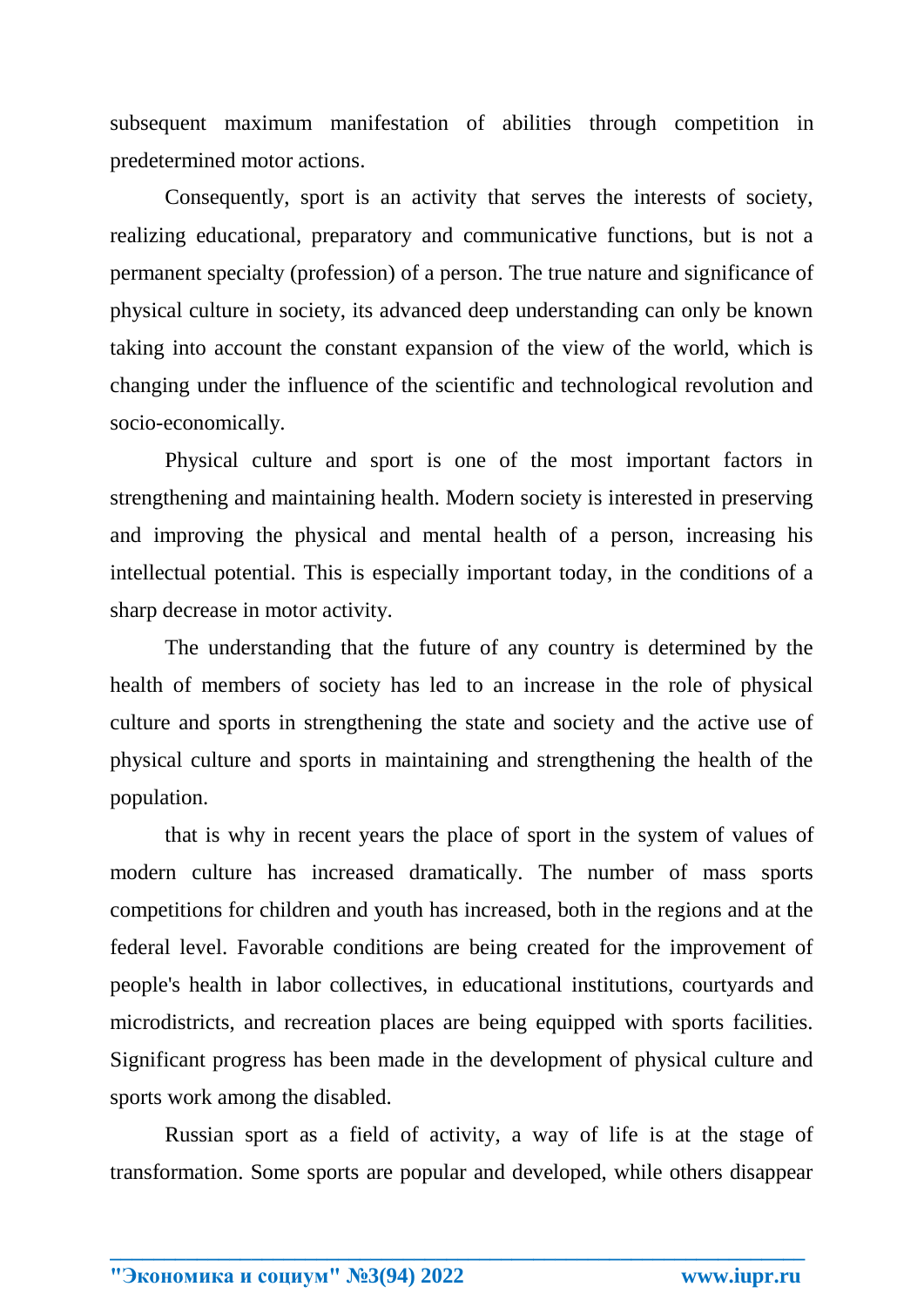unnoticed. In Russia, a social phenomenon is emerging, expressed in the acute economic interest of people in maintaining health as the basis of material wellbeing. People became interested in sports. Even those who previously perceived it only as something that can be watched on TV now go to gyms, swimming pools, discover new sports. All this has a positive effect on the mental and physical health of people.

## **References:**

- 1. AZ Solijonovna. The process of national and spiritual democracy of the personal socialization and its functions// Hunan Daxue Xuebao/Journal of Hunan University Natural Sciences// Vol. 48. No. 12. 湖南大学学报 (自然科学版), 2021. Pages 1565-1571. <https://johuns.net/index.php/abstract/239.html>
- 2. Solijonovna, Z. A. (2020). Modern Information Technologies A Factor Of Increasing Youth Education, Potential And Spirituality. The American Journal of Social Science and Education Innovations, 2(09), 554-560. <https://doi.org/10.37547/tajssei/Volume02Issue09-83>
- 3. Aripova, Z. S. Informatizing society as one of the reasons for creating a global society / Z. S. Aripova, A. A. Aysachev // Экономика и социум. –  $2021. - No 4-1(83)$ .  $- P. 62-65$ .
- 4. Aripova, Z. S. Cultural traditions: their essence and structure / Z. S. Aripova // Экономика и социум. – 2020. – No 5-1(72). – P. 16-19.
- 5. Aripova, Z. S. Essence and life meaning of world view / Z. S. Aripova // Экономика и социум. – 2020. – No 11(78). – P. 78-81.
- 6. Karimova V. A BRIEF OVERVIEW OF THE HISTORY OF THE STUDY OF THE TERMS OF KINSHIP IN UZBEK AND ENGLISH.
- 7. Karimova V. BRIEF HISTORY OF RESEARCHING TERMS OF KINSHIP IN UZBEK AND ENGLISH LANGUAGES //Scientific Bulletin of Namangan State University. – 2019. – T. 1. –  $\mathbb{N}_2$ . 12. – C. 156-162.
- 8. Каримова В. В., Юлдашева Д. А. The Responsibility of a Teacher for Increasing the Probability of Advancing Student Achievement //Молодой ученый. – 2016. – №. 3-1. – С. 41-41.
- 9. Расулова М. Х. Задача современной высшей школы-научить студентов размышлять //Молодежь и наука: реальность и будущее. –  $2019. - C.463-464.$
- 10.Расулова М. Х. Прием обратной связи на уроках литературы //Молодежь и наука: реальность и будущее. – 2018. – С. 554-555.